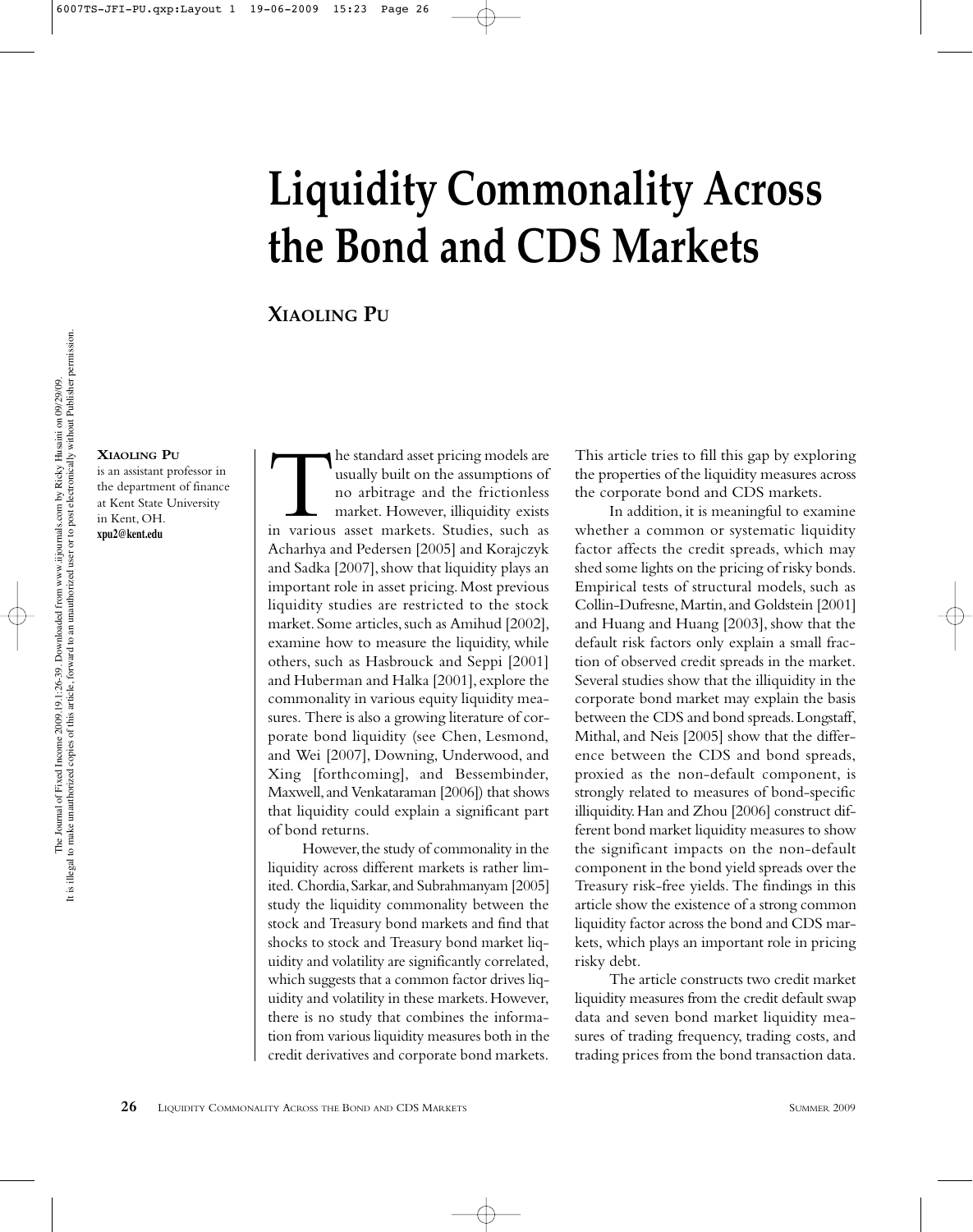We combine the liquidity information from various measures to form a common facet of asset liquidity in the fixed-income market. The credit market liquidity measures are proportion of zero daily spread changes (Szero) and market depth (Depth), respectively. For the bond liquidity measures, the article employs three category measures. The first category is related to trading frequency, which includes number of total trades in a month (Ntrad) and number of days with at least one transaction in a month (Nday). The second category is related to trading costs and includes the effective bid–ask spread estimated from Roll's [1984] model (Bidask) and the inter-quartile price changes (IQR). The third category is related to trading prices and includes the Amihud [2002] measure, the square root of the Amihud measure (S.Amihud), and the range (Range). We examine the liquidity characteristics in both the investment-grade and high-yield firms. High-yield bond investors tend to trade more frequently, which is consistent with the high trading frequency measures (Ntrad and Nday). However, the investment-grade sample shows higher levels of liquidity than the high-yield sample in all the other measures except those related to trading frequency.

The study uses the asymptotic principal component (APC) method of Connor and Korajczyk [1986] to extract the common factors from each individual liquidity measure and across different measures. The method is also employed in Korajczyk and Sadka [2007], which explores the commonality and pricing information in a comprehensive set of equity liquidity measures across assets. The results of factor decompositions show a strong liquidity commonality in the fixed-income markets. Overall, the cross-sectional average R-square from the time-series regressions of each liquidity measure on its first three common factors is in the range of 20% to 87%. Moreover, the factors extracted across all the measures also show strong commonality. The cross-sectional average R-square from the time series regressions of each liquidity measure on the first three common factors extracted across all the liquidity measures is higher than those from the timeseries regressions of common factors extracted within individual liquidity measures. In addition, a pair-wise correlation analysis between the liquidity measures suggests that the various liquidity measures are strongly correlated. The results suggest that there is a systematic liquidity factor in the corporate bond market.

To explore the pricing information provided by the common liquidity factors identified in various liquidity

measures, this study tries to examine whether the unexplained portion in the credit spreads, which could not be attributed to the default risk factors from the traditional structural models, would be affected by the liquidity risk. The article estimates the unexplained portion of the credit spreads by both linear and nonlinear regressions. The linear regression uses the default-related variables implied by the Merton [1974] model. The non-linear regression method is similar to that Acharya and Johnson [2007], who studied of insider information in credit derivative market. The residuals from the regressions are viewed as the component in the credit spreads that is not explained by factors suggested by traditional structural models.

The article shows that the common liquidity factor, extracted from various individual measures, has strong impact on the unexplained portion of credit spreads by default factors. Since we have seen a strong commonality in the liquidity measures, the article runs the monthly panel regressions of the unexplained portion in credit spreads on the first, the second, and the third common factors extracted from the liquidity measures. If the systematic liquidity factor were priced into the credit spreads, these factors should be significant. The results are consistent with the argument, and the common factors, which are extracted across all the various liquidity measures, are highly significant for the unexplained portion in credit spreads, both in the investment-grade sample and in the high-yield sample. The significance in the investmentgrade firms is higher than that in the high-yield firms. The finding is consistent with previous studies, such as Jones, Mason, and Rosenfeld [1984] and Huang and Huang [2003], which show that the standard structural models of credit risk predict lower credit spreads than observed market spreads for corporate risky debt, especially for investment-grade bonds. In addition, it should be noticed that the significance level does not decrease from the first to the third common factors, which suggests that the liquidity risk factor is quite persistent.

## **LITERATURE REVIEW AND MOTIVATION**

Market liquidity is the ease of trading a security, which is usually ignored in the traditional asset pricing models. Illiquidity could come from high transaction costs (brokerage fees, commissions, etc.), demand pressure and inventory risk in the market, private information, search friction, or short-sale constraints. A perfectly liquid market does not exist in reality, which suggests that liquidity risk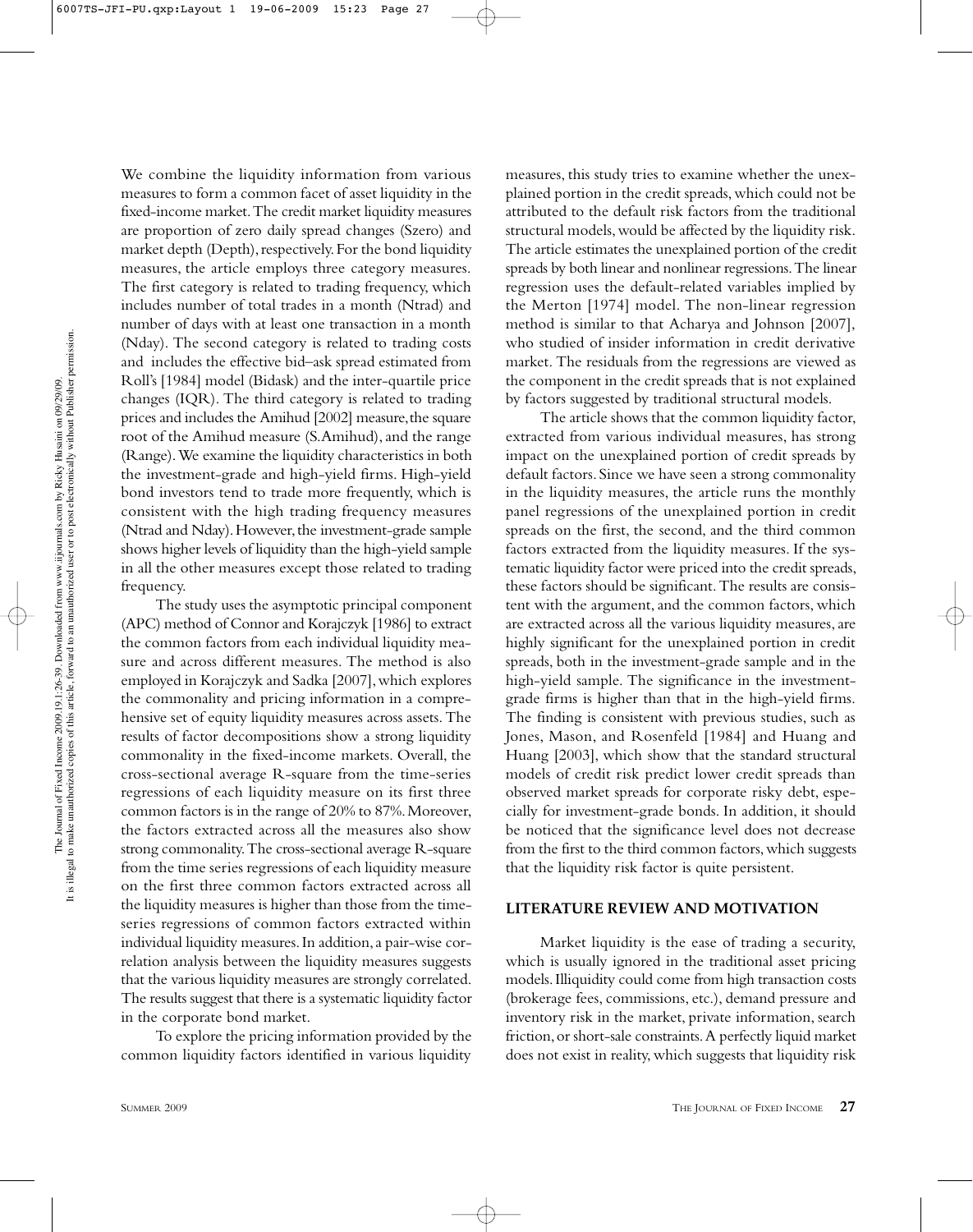is priced in the asset prices to a certain degree. Some articles provide theoretical framework to show how liquidity impacts financial market prices, such as Amihud and Mendelson [1986]. Some studies find that liquidity could help predict expected returns in the time series (e.g., Amihud [2002]) and expected equity returns are cross-sectionally related to liquidity risk (e.g., Pastor and Stambaugh [2003]). Acharya and Pedersen [2005] show that a security's return depends on its expected liquidity as well as on the covariance of its own return and liquidity in the liquidity-adjusted capital asset pricing model.

Most previous liquidity studies focus on the equity market and the cross-sectional determinants of liquidity, such as Benston and Hagerman [1974] and Stoll [1978]. Recently, some work has examined the time-series properties of the liquidity either in the equity market or in the U.S. Treasury bond market. A few studies show that there is commonality in trading activity and equity liquidity, such as Hasbrouck and Seppi [2001] and Chordia, Roll, and Subrahmanyam [2000, 2001]. Korajczyk and Sadka [2007] show that there is strong commonality among different equity liquidity measures and the common factors have pricing information. For the Treasury bond market, some studies, such as Fleming [2003], Balduzzi, Elton, and Green [2001] and Brandt and Kavajecz [2002], examine the time series of liquidity measures and study the relation between liquidity, order flow, the yield curve, returns, and other characteristics. However, there are limited studies that examine the liquidity across different security markets. Chordia, Sarkar, and Subrahmanyam [2005] examine the liquidity dynamics across the stock market and the U.S. Treasury bond market. They find that shocks to stock and Treasury bond market liquidity and volatility are significantly correlated.

This article studies the liquidity commonality in the credit derivatives and corporate bond markets, which has not been examined in the literature. Due to the fast development of credit derivatives market, in which credit default swaps are the most heavily traded credit derivative instruments, it is necessary to explore the liquidity in the CDS market and the associated corporate bond market. Although some articles examine the spillover effects of the liquidity from other markets to the CDS spreads, such as Tang and Yan [2006], there is no detailed examination of the liquidity commonality in the credit derivative and corporate bond markets.

Using the Trade Reporting and Compliance Engine (TRACE) introduced by the FINRA (Financial Industry

Regulatory Authority), formerly the National Association of Securities Dealers (NASD), this article constructs bond liquidity measures directly from the intraday transaction data, which keeps the same spirit as those equity liquidity measures from intraday data in the microstructure literature. Then the article does not need to rely on indirect measures such as those used in previous studies, such as coupon rate (e.g., Gehr and Martell [1992], Longstaff, Mithal, and Neis [2005]), total amount of a bond issue (e.g., Alexander, Edwards, and Ferri [2000] and Hong and Warga [2000]), bond age (e.g., Alexander, Edwards, and Ferri [2000], Hong and Warga [2000], and Elton, Gruber, Agrawal, and Mann [2001]). This study extracts the common components from various liquidity measures across the credit and corporate bond markets and examines the extent of commonality across the measures.

Structural models of default risk are developed from the framework of Black and Scholes [1973] and Merton [1974], in which the corporate debt is viewed as a portfolio composed of risk-free debt and a short position in a put option on the underlying firm value. According to the structural models, the credit spreads are determined by default risk variables, such as asset volatility, firm leverage, and the term structure of interest rates. Along the line, numerous studies have extended the traditional Merton model by incorporating other economic considerations. Longstaff and Schwartz [1995] propose a framework with a stochastic interest rate process. Some studies, such as Anderson and Sundaresan [1996], incorporate strategic debt service into the premium on risky corporate debt. Other studies relax the assumption of exogenously determined default boundaries in the Merton model (Leland and Toft [1996]) or make all the firms have flexible capital structures corresponding to firm value changes (Collin-Dufresne and Goldstein [2001]). However, the empirical studies do not find supportive results for these models. Jones, Mason, and Rosenfeld [1984] find that the corporate credit spreads, generated by the Merton [1974] model, are significantly below the credit spreads in the market. Collin-Dufresne, Goldstein, and Martin [2001] find that variables that should theoretically determine credit spread changes actually have only about 25% explanatory power. Huang and Huang [2003] argue that default risk only partially accounts for the observed credit spreads, leaving the rest again unexplained by the variables implied from the structural models of credit risk.<sup>1</sup>

Recently, several studies suggest that liquidity premium helps explain part of the component in credit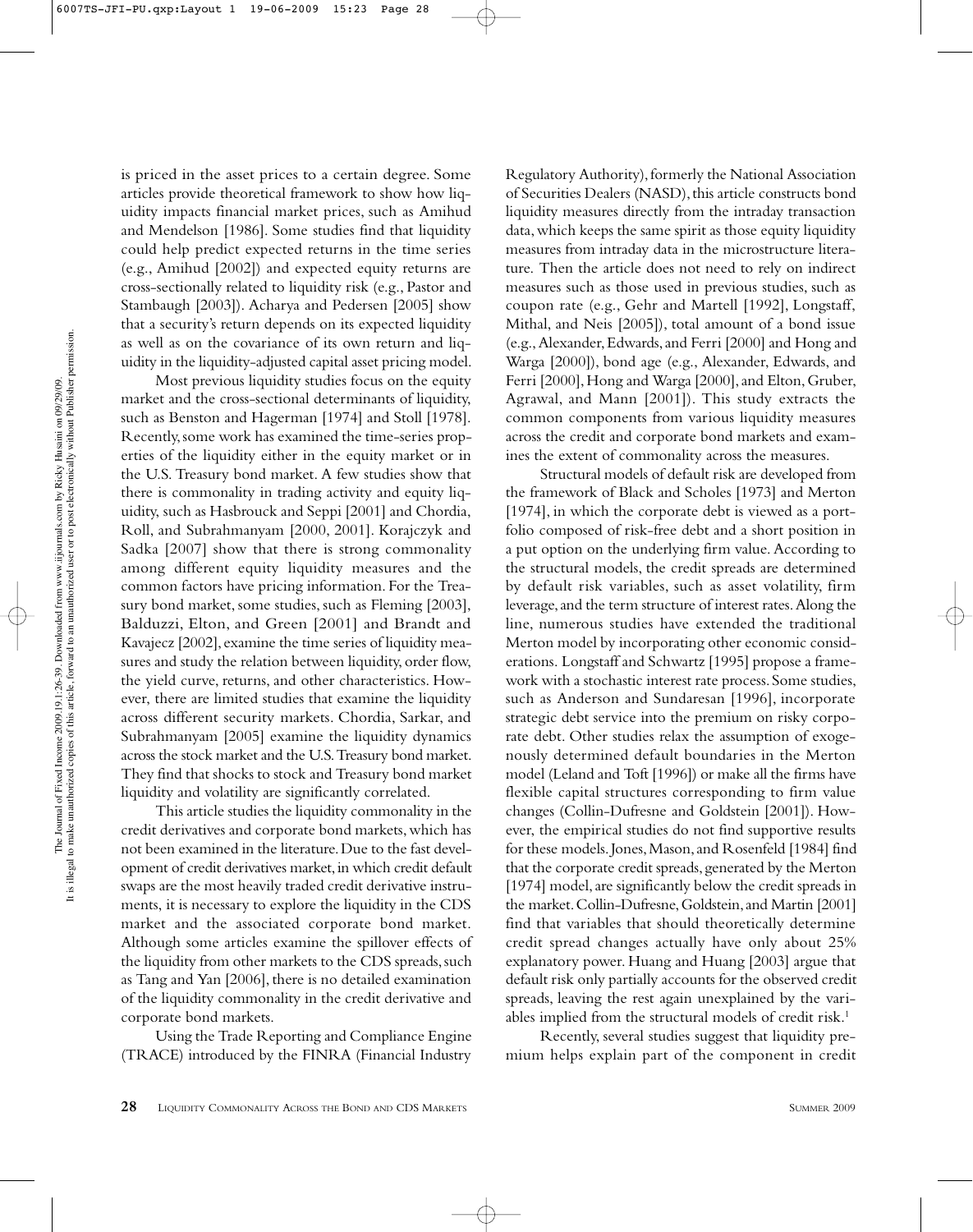spreads that could not be attributed to default risk factors. Longstaff, Mithal, and Neis [2005] use CDS data to estimate direct measures of default and nondefault components in corporate bond yields. Their results show that the nondefault component in the credit spreads is time varying and strongly linked to measures of bond-specific liquidity. Chen, Lesmond, and Wei [2007] find that liquidity plays an important role in corporate bond valuation after controlling for bond-specific, firm-specific, and macroeconomic variables. However, these studies have not shown whether there is a common or systematic liquidity factor in the fixed-income market and the relation between the liquidity common factor and the nondefault component in the credit spreads. Motivated by the previous literature, this article studies whether there exists a strong liquidity common factor and whether the liquidity risk factor could explain the component in the credit spreads that could not be attributed to the default risk factors in the traditional structural models.

#### **THE DATA AND LIQUIDITY MEASURES**

The sample has 192 U.S. non-financial firms from the sample period from July 2002 to December 2005. The credit default swap data are from Markit, which has a strict procedure to collect daily quotes of CDS spreads from major dealers in the credit derivatives market. The bond price data are from TRACE (Trade Reporting and Compliance Engine). There are 93 investment-grade firms with rating above and equal to BBB and 99 high-yield firms with ratings lower than BBB. The rating is provided by Markit, and the average rating is computed for each firm in the sample period. Exhibit 1 presents the descriptive statistics of the CDS spreads and the underlying reference entities. The mean of CDS spreads and firm size for each firm in the sample period are computed. The statistics are then computed across the sample. The average 5-year CDS spread is 213 basis points with the minimum in the investment-grade sample and the maximum in the highyield sample. Overall, these firms are large, with a mean market capitalization of 12.84 billion dollars. The quarterly leverage is computed as the ratio of total debt to the sum of total debt and market capitalization in the quarter. The debt is computed as the sum of long-term debt (data51, Compustat Quarterly) and the current liabilities in debt (data45, Compustat Quarterly). The mean leverage across the sample is 0.40, and the highest leverage occurs in the high-yield sample.

## **E XHIBIT 1 Descriptive Statistics of the Sample, July 1, 2002 to December 31, 2005**

|                          | Mean   | Median | Min   | Max     |
|--------------------------|--------|--------|-------|---------|
| 5-Year CDS Spreads (bps) |        |        |       |         |
| All                      | 213.50 | 136.84 | 17.77 | 1913.98 |
| <b>Investment Grade</b>  | 77.85  | 62.39  | 19.21 | 377.57  |
| High Yield               | 340.93 | 276.36 | 43.31 | 1913.98 |
| Size ('000,000,000)      |        |        |       |         |
| All                      | 12.84  | 6.65   | 0.22  | 221.64  |
| Investment Grade         | 21.63  | 12.61  | 1.20  | 221.64  |
| High Yield               | 4.59   | 2.87   | 0.22  | 21.27   |
| Leverage                 |        |        |       |         |
| All                      | 0.40   | 0.38   | 0.04  | 0.92    |
| Investment Grade         | 0.29   | 0.26   | 0.04  | 0.79    |
| High Yield               | 0.50   | 0.49   | 0.10  | 0.92    |

*Notes: Of 192 non-financial firms, there are 93 investment-grade firms (AAA, AA, A, and BBB) and 99 non-investment-grade firms (BB, B, CCC). Market capitalization (size) is the product of stock prices and outstanding number of shares, which is measured in billions of dollars. For each obligor, the mean of its five-year CDS spreads and size is computed, and then the descriptive statistics are calculated across the sample.*

The study uses intraday bond transaction data to construct seven bond market liquidity measures, which are related to trading costs, trading prices, and trading frequency, respectively. The intraday bond transaction data are obtained from TRACE, which is organized by the Financial Industry Regulatory Authority (FINRA). The TRACE-eligible securities are U.S. dollar-denominated debt securities. The U.S. Securities and Exchange Commission (SEC) approved proposed rules that require each member to report over-the-counter secondary market transactions in eligible fixed-income securities and subject certain transaction reports to dissemination on January 23, 2001. Based on the rules, the TRACE data begin from July 1, 2002. TRACE operates from 8:00 am to 6:30 pm U.S. Eastern Time. Trade executions between 12:00 am and 7:59:59 am will be disseminated upon receipt and included in the calculation of daily high, low, and last sale prices. Trade executions between 6:30 pm and 11:59:59 pm will be disseminated upon receipt beginning at 8:00 am of the next trading day. To remove the stale trades and after-market hours' news-driven trades, the sample is restricted to trades occurring between 10:00 am and 3:30 pm. If the trade size is missing or zero, then the trade is deleted. If the price is less than \$1 or more than \$500, then the trade is deleted. The median number of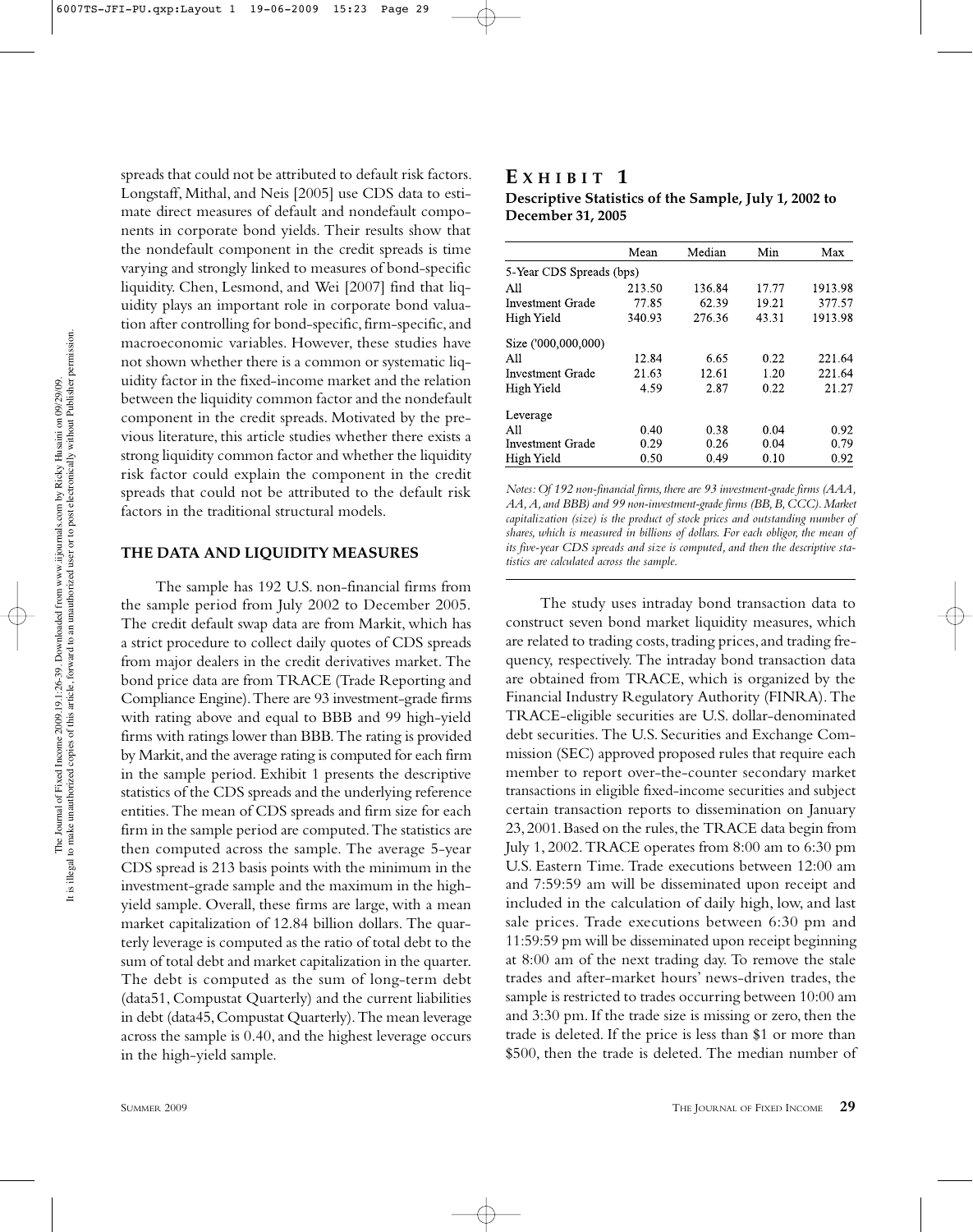bonds that each firm has in the sample is 8. The reporting scheme of TRACE facilitates the mandatory reporting and provides increased price transparency on an immediate basis to market investors and regulators in corporate bonds.

In addition, the Treasury yields are used in the following empirical tests, which are obtained from the Federal Reserve Bank.

#### **CDS Liquidity Measures**

The study constructs the monthly time series of two credit market liquidity measures for each firm. One is the proportion of zero daily spread changes (Szero), which is computed as the ratio of zero daily spread changes among all the non-missing observations in a month. The larger proportion of zero daily spread changes implies low liquidity of the CDS obligator. The proportion of zero spread changes is similar to the proportion of zero returns, which is an equity liquidity measure used in Lesmond, Ogden, and Trzcinka [1999]. Markit also provides the number of contributors for the daily five-year CDS composite quotes, which are usually large investment banks or dealers in the credit derivatives market. Thus, the other CDS market liquidity measure is market depth (Depth), which is calculated as the average number of contributors who provide daily quotes of fiveyear CDS spreads to Markit in a month. A larger number of contributors mean higher liquidity for the obligor.

Exhibit 2 describes the statistics of the CDS market liquidity measures. The study computes the average of the measures for each firm from the monthly time series.

Then the descriptive statistics are computed across the sample. The mean of Szero for the investment-grade sample is lower than that for the high-yield sample. The mean of Depth for the investment-grade sample is higher than that for the high-yield sample. As shown in Exhibit 2, the investment-grade firms have higher levels of liquidity than the high-yield firms.

#### **Bond Liquidity Measures**

The study constructs monthly time series of seven bond market liquidity measures, which are related to trading frequency, trading costs, and trading prices. Some of the measures are also commonly used in the stock liquidity literature, such as Hasbrouck [2006]. The monthly measures for each bond are computed in the sample. Then the measures for a firm are computed as the average of the monthly measures across all the bonds of that firm, which is the issuer of its bonds.

Two measures are related to trading frequency. Number of trades (Ntrad) is measured as the number of total trades occurred in a month. As shown in Exhibit 3, the mean of Ntrad is 54 for the whole sample. The average Ntrad of the investment-grade sample (45) is lower than that of the high-yield sample (62). In addition, the standard deviation of Ntrad for the high-yield firms is over 1.5 times larger than that for the investment-grade firms. Number of days (Nday) is measured as the number of days with at least one trade in a month. As shown in Exhibit 3, the mean of Nday for the investment-grade

## **E XHIBIT 2**

**Descriptive Statistics of the CDS Market Liquidity Measures**

|                                         | Mean | Median | Min  | Max  | Std.Dev |
|-----------------------------------------|------|--------|------|------|---------|
| Proportion of Zero Daily Spread Changes |      |        |      |      |         |
| A11                                     | 0.15 | 0.13   | 0.00 | 0.59 | 0.11    |
| Investment Grade                        | 0.10 | 0.10   | 0.00 | 0.47 | 0.08    |
| High Yield                              | 0.19 | 0.16   | 0.01 | 0.59 | 0.12    |
| <b>CDS</b> Market Depth                 |      |        |      |      |         |
| All                                     | 10   | 10     | 3    | 19   |         |
| Investment Grade                        | 12   | 12     | 4    | 18   | 2       |
| High Yield                              | 8    | 7      | 3    | 19   | 3       |

*Notes: Proportion of zero spread changes (Szero) is the ratio of zero daily spread changes to the total number of non-missing observations in a month. Market depth (Depth) is measured as the average number of contributors for five-year CDS quotes in a month. For each firm, the average of the measures is calculated, then the descriptive statistics are computed across the sample.*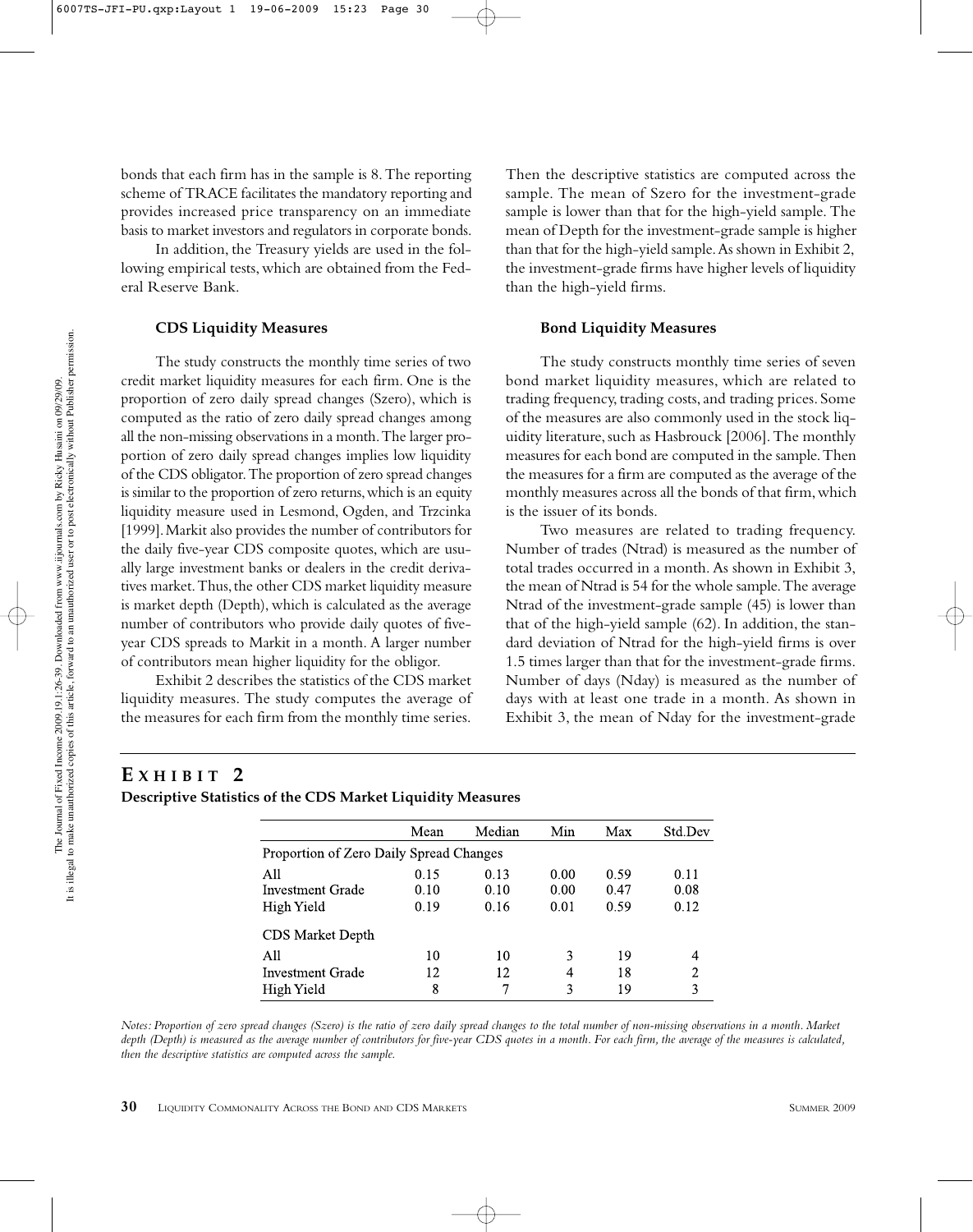## **E XHIBIT 3**

#### **Descriptive Statistics of the Bond Market Liquidity Measures**

|                          | Mean  | Median | Min            | Max    | Std.Dev                 |
|--------------------------|-------|--------|----------------|--------|-------------------------|
| Number of Trades         |       |        |                |        |                         |
| All                      | 54    | 32     | $\overline{c}$ | 613    | 69                      |
| <b>Investment Grade</b>  | 45    | 23     | $\overline{2}$ | 227    | 50                      |
| <b>High Yield</b>        | 62    | 36     | 8              | 613    | 82                      |
| Number of Days           |       |        |                |        |                         |
| All                      | 9     | 9      | 1              | 19     | 4                       |
| <b>Investment Grade</b>  | 8     | 8      | $\mathbf{1}$   | 18     | $\overline{\mathbf{4}}$ |
| High Yield               | 10    | 10     | 3              | 19     | $\overline{4}$          |
| Effective Bid-Ask Spread |       |        |                |        |                         |
| All                      | 0.82  | 0.73   | 0.02           | 4.02   | 0.51                    |
| <b>Investment Grade</b>  | 0.72  | 0.66   | 0.02           | 1.70   | 0.35                    |
| High Yield               | 0.92  | 0.81   | 0.13           | 4.02   | 0.60                    |
| Inter-Quartile Range     |       |        |                |        |                         |
| A11                      | 0.81  | 0.68   | $\theta$       | 2.83   | 0.49                    |
| <b>Investment Grade</b>  | 0.66  | 0.58   | $\theta$       | 2.66   | 0.41                    |
| <b>High Yield</b>        | 0.94  | 0.83   | 0.18           | 2.83   | 0.53                    |
| Amihud                   |       |        |                |        |                         |
| A11                      | 0.69  | 0.42   | 0.01           | 23.89  | 1.75                    |
| <b>Investment Grade</b>  | 0.54  | 0.42   | $\theta$       | 2.66   | 0.39                    |
| High Yield               | 0.84  | 0.43   | 0.01           | 23.89  | 2.41                    |
| Square Root of Amihud    |       |        |                |        |                         |
| A11                      | 0.63  | 0.58   | 0.04           | 2.22   | 0.31                    |
| <b>Investment Grade</b>  | 0.62  | 0.62   | 0.04           | 1.51   | 0.25                    |
| High Yield               | 0.63  | 0.54   | 0.09           | 2.22   | 0.36                    |
| Range                    |       |        |                |        |                         |
| All                      | 10.71 | 6.38   | 0.25           | 219.98 | 19.12                   |
| <b>Investment Grade</b>  | 8.43  | 6.91   | 0.34           | 43.46  | 6.91                    |
| High Yield               | 12.85 | 5.70   | 0.25           | 219.98 | 25.65                   |

*Notes: The monthly measures for each bond in the sample are computed. Then the measure for the firm is computed as the mean of the monthly measures across all the bonds of a firm. The following statistics are computed from the monthly measures for all the firms in the sample (July 2002 to December 2005). There are two measures related to trading frequency. Ntrad is defined as the number of total trades in a month. Nday is defined as the number of days with at least one trade in a month. There are two measures related to trading costs. Bidask is estimated from the Roll [1984] model, which is computed*

*as* Bidask =  $2\sqrt{-Cov(\tilde{p}_{u+1} - \tilde{p}_u, \tilde{p}_u - \tilde{p}_{u-1})}$  and  $\tilde{p} = log(p)$ . IQR is computed as  $IQR = \frac{p_t^{i.75\text{th}} - p_t^{i.25\text{th}}}{p_t^{i}} * 100$ . There are three measures related to trading prices. *Amihud is measured as* Amihud =|  $\frac{p^i_{j,r} - p^i_{j-1,r}}{p^i_{j-1,r}}$  | / Q $^i_{j,t}$  *where Q* $^i_{j,t}$  *is the dollar volume of a trading size (in million dollars) computed as the product of the trading* price and volume. S.Amihud is the square root of the monthly Amihud measure. Range is computed as  $\text{Range} = \frac{\max(p_{j,t}^i)-\min(p_{j,t}^i)}{\overline{p}_i^i} * 100/Q_t^i$  where  $Q_t^i = \Sigma_j Q_{j,t}^i$ *is sum of the dollar volume in a day.*  $\frac{1}{t}$ <sup>*t*</sup> *p*<sup>*i*</sup>, *p*  $\frac{p^i_{j,t} - p^i_{j-1,t}}{p^i_{i-1,t}}$  |  $/Q^i_{j,t}$  $\frac{p_{j-1,t}}{p_{j-1,t}}$  | / Q *t i*  $\text{Bidask}=2\sqrt{-\text{Cov}(\tilde{p}_{n+1}-\tilde{p}_n,\tilde{p}_n-\tilde{p}_{n-1})}$  and  $\tilde{p}=\text{log}(p)$ . IQR is computed as  $\text{IQR}=\frac{p_{n}^{(75\text{th}}-p_{n}^{(75\text{th}}-p_{n}^{(75\text{th}}-p_{n}^{(75\text{th}}-p_{n}^{(75\text{th}}-p_{n}^{(75\text{th}}-p_{n}^{(75\text{th}}-p_{n}^{(75\text{th}}-p_{n}$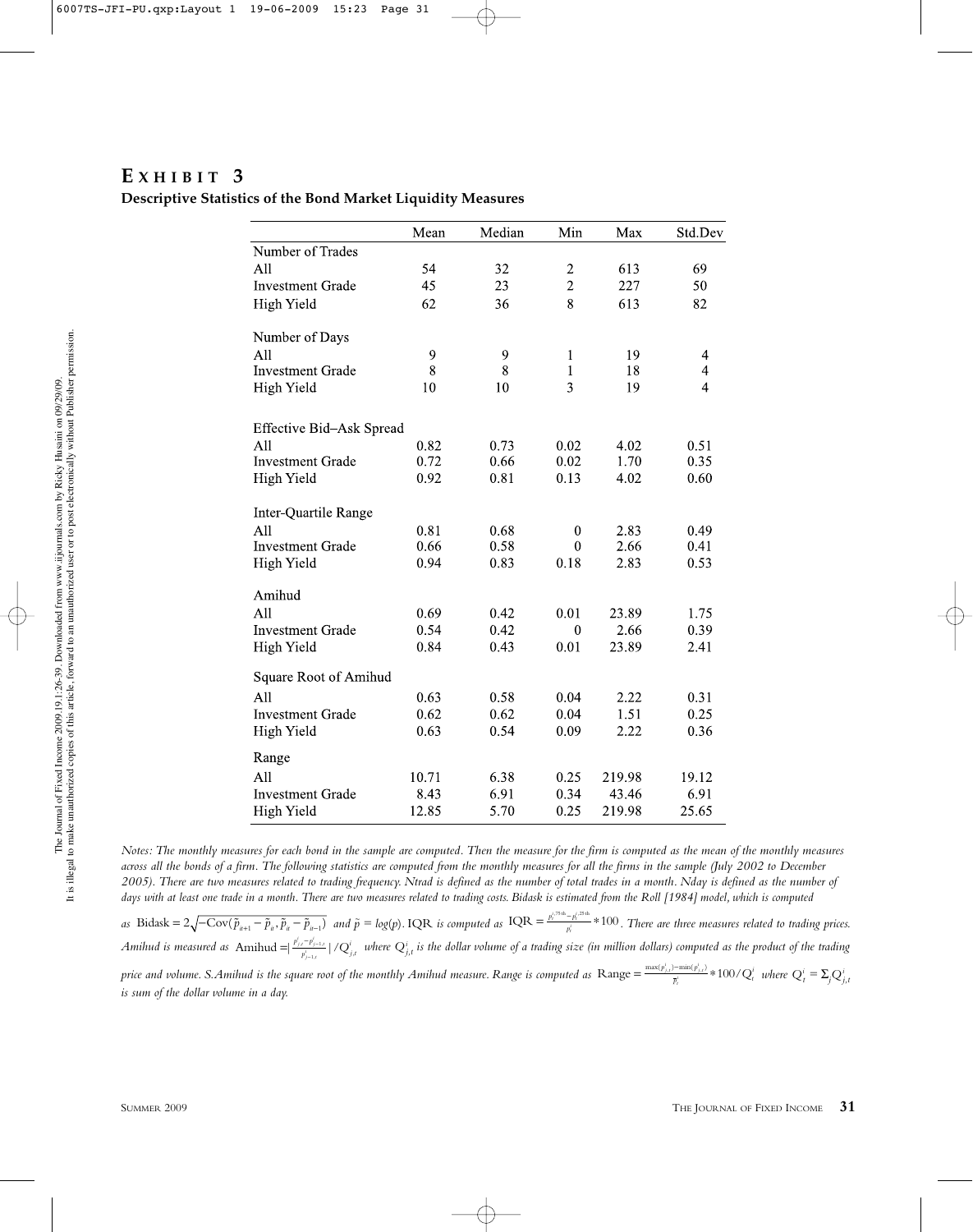sample is similar to that for the high-yield sample. The statistics of trading frequency measures shows that the highyield bonds are more traded than investment-grade bonds.

Two measures are related to trading costs. Effective bid–ask spreads (Bidask) is estimated by Roll's [1984] model as

$$
\text{Bidask} = 2\sqrt{-\text{Cov}(\tilde{p}_{u+1} - \tilde{p}_u, \tilde{p}_u - \tilde{p}_{u-1})}
$$
(1)

where  $\tilde{p}$  is the logarithm of bond prices. Consistently large effective bid–ask spreads imply the bond trading is less liquid. The study uses all the trades each day to estimate the effective bid–ask spreads and compute the average value in a month as the effective bid–ask spreads. If a bond has less than six observations on a trading day, then the bid–ask measure is missing for that day. As shown in Exhibit 3, the mean of Bidask is \$0.82 per par bond for the whole sample. The investment-grade sample has a smaller Bidask than the high-yield sample. The inter-quartile range of traded prices (IQR) is measured as the price differences between the 75th percentile and 25th percentile divided by the average price in a day. The monthly measure is computed as the average of the daily values denoted in percentage.

$$
IQR = \frac{p_t^{i,75th} - p_t^{i,25th}}{p_t^i} * 100
$$
 (2)

Exhibit 3 shows that the mean of the investmentgrade sample is lower than that of the high-yield sample. The statistics of trading cost measures suggests that the investment-grade firms have a higher liquidity level associated with trading costs.

Three measures are related to trading prices. The Amihud illiquidity (Amihud) measure is frequently used in the stock market liquidity literature, such as Amihud [2002] and Hasbrouck [2006]. The Amihud measure is computed as the ratio of absolute price change percentage to the dollar volume. Then the monthly measure is the mean of all daily values in a month.

Amihud = 
$$
\left| \frac{p_{j,t}^i - p_{j-1,t}^i}{p_{j-1,t}^i} \right| / Q_{j,t}^i
$$
 (3)

where  $Q^i_{j,t}$  is the dollar volume of a trading size (in million dollars) computed as the product of the trading price and volume. A large Amihud value suggests low liquidity. The monthly square root of the Amihud measure (S.Amihud) is the square root of the Amihud measure. As shown in Exhibit 3, the mean of the Amihud for the investment-grade firms is much lower than that of the high-yield firms. For the square root of Amihud measures, the mean values of the investment-grade and highyield samples are in the similar magnitude. The maximum value of square root of Amihud measures occurs in the high-yield sample and the minimum value occurs in the investment-grade sample. The measure, Range, is defined as the ratio of daily price range standardized by daily mean price to the dollar volume, which is also used in Downing, Underwood, and Xing [forthcoming].

Range = 
$$
\frac{\max(p_{j,t}^i) - \min(p_{j,t}^i)}{\overline{p}_t^i} * 100/Q_t^i
$$
 (4)

where  $Q_t^i = \sum_j Q_{j,t}^i$  is sum of the dollar volume in a day. As shown in Exhibit 3, the mean of the investment-grade firms is much lower than that of the high-yield firms. The liquidity measures related to trading prices show that the investment-grade firms have a higher level of liquidity than the high-yield firms.

After constructing the credit and bond liquidity measures, the study has an unbalanced panel of nine CDS and bond liquidity measures for 192 firms. There are 42 monthly time series (July 2002–December 2005) if there is no missing value for a firm. In addition, the study examines the correlations among the individual liquidity measures in Exhibit 4. The Pearson correlation is computed from the time series of cross-sectional mean of individual liquidity measures. As shown in Exhibit 4, most of the measures are highly correlated, although the price-related bond liquidity measures are the least related with other measures.

## **FACTOR DECOMPOSITION OF LIQUIDITY MEASURES**

To examine whether there is commonality across firms in the fixed-income market for each liquidity measure, the study does the factor decomposition for each individual measure and computes how much variation (R-square) in each liquidity measure could be explained by the first three extracted common factors. The method follows that of Korajczyk and Sadka [2007], which analyzes the commonality across alternative stock market liquidity measures.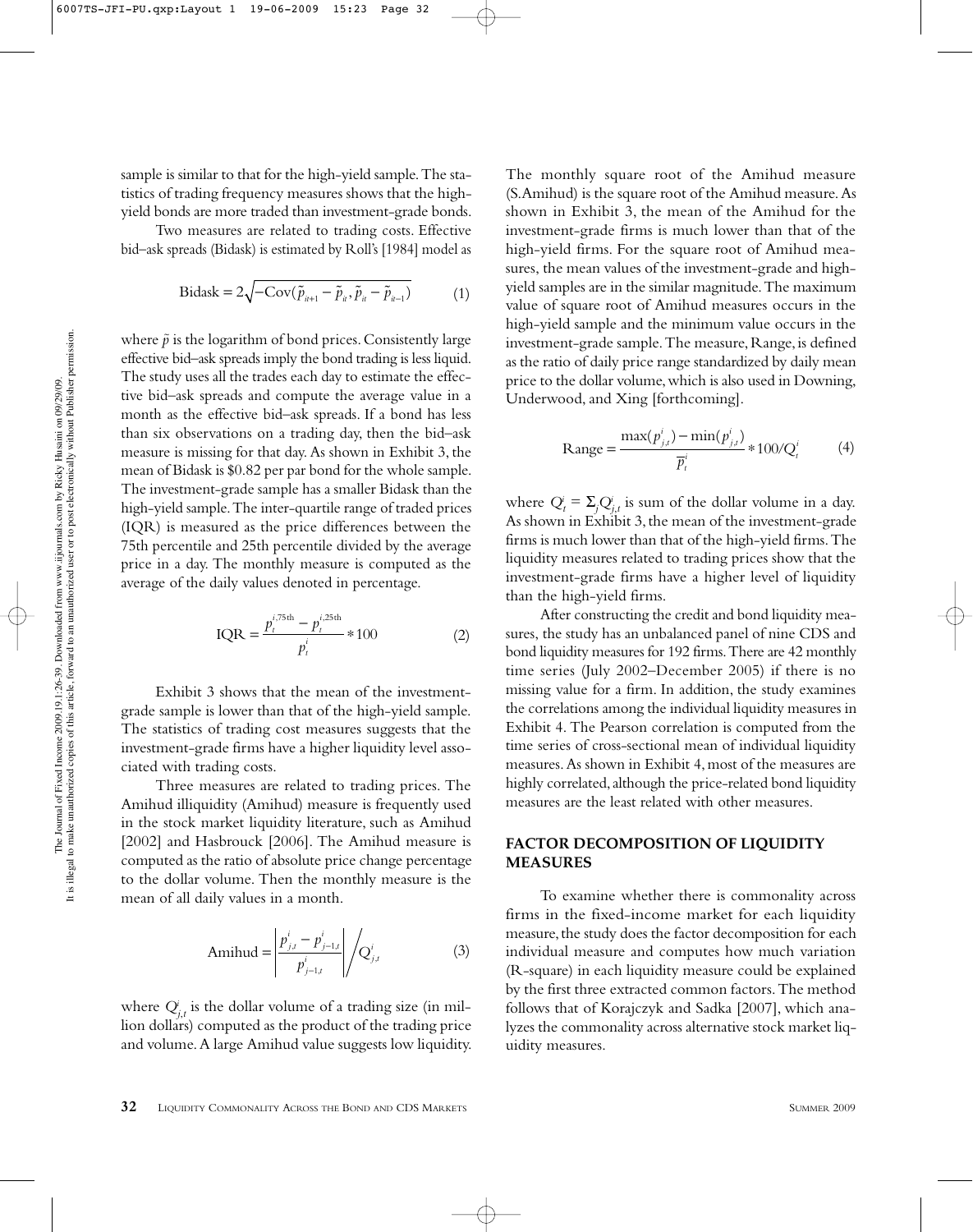|               | <b>Szero</b> | Depth   | Ntrad   | Ndays   | <b>Bidask</b> | Iqr     | Amihud | S.Amihud | Range |
|---------------|--------------|---------|---------|---------|---------------|---------|--------|----------|-------|
| Depth         | $-0.85$      | 1.00    |         |         |               |         |        |          |       |
| Ntrad         | 0.91         | $-0.81$ | 1.00    |         |               |         |        |          |       |
| Ndays         | 0.85         | $-0.68$ | 0.91    | 1.00    |               |         |        |          |       |
| <b>Bidask</b> | 0.89         | $-0.69$ | 0.81    | 0.76    | 1.00          |         |        |          |       |
| Iqr           | 0.80         | $-0.54$ | 0.76    | 0.76    | 0.87          | 1.00    |        |          |       |
| Amihud        | 0.01         | $-0.01$ | $-0.10$ | $-0.22$ | $-0.01$       | $-0.07$ | 1.00   |          |       |
| S.Amihud      | 0.55         | $-0.29$ | 0.45    | 0.44    | 0.67          | 0.66    | 0.49   | 1.00     |       |
| Range         | $-0.14$      | 0.06    | $-0.26$ | $-0.39$ | $-0.17$       | $-0.23$ | 0.95   | 0.37     | 1.00  |

 $E$  **X HIBIT** 4 **Pearson Correlations between the Individual Liquidity Measures**

*Notes: The liquidity measures analyzed are proportion of daily spread changes (Szero), depth, number of trades in a month (Ntrad), number of days with at least one trade in a month (Nday), effective bid–ask spread (Bidask) estimated from Roll's [1984] model, the inter-quartile range (IQR), defined as the ratio of the difference between 75th percentile and 25th percentile in a day to the average price of that day, the Amihud [2002] measure, the square root of the Amihud measure (S.Amihud), and range, defined as the ratio of daily price range normalized by average price in a day to the sum of dollar volume in that day.*

Because there are nine measures with different units, the study first standardizes each measure by the sample mean and standard deviation of the cross-sectional average liquidity measures, which are computed by all the nonmissing data prior to month *t*. Let  $\tilde{L}$ <sup>*i*</sup> be the *n* × *T* matrix for one liquidity measure *i*, where *n* is the number of firms and *T* is the number of time series (42 months). At each month *t*, the study computes the mean  $(\boldsymbol{\mu}_{t-1}^i)$  and standard deviation (*σ<sup>i</sup> t–*1) of all the data across the firms up to month *t* – 1 for the measure. Then the measure is standardized as

$$
L_{j,t}^{i} = (\tilde{L}_{j,t}^{i} - \frac{i}{t-1})/\sigma_{t-1}^{i}
$$
 (5)

At least three months of data are required to ensure the variety in the measures, so the time series length of each measure for each firm after the standardization becomes 39 months. To keep consistent among liquidity measures with different units, the factor decomposition is performed based on these standardized measures.

Following Connor and Korajczyk [1986], the study employs the asymptotic principal components (APC) method to do the factor decomposition. The method first constructs  $\Omega$  (*T* × *T* matrix) as  $\Omega = \frac{L^{\alpha} L^{\beta}}{n}$  if there are no missing observations in the panel, then *n*-consistent estimates of the latent factors can be computed by calculating the eigenvectors corresponding to the *k* largest eigenvalues of  $\Omega$ . Since the liquidity panel data in the study is unbalanced with missing observations, the study calculates each element of  $\Omega$  by averaging over the *i i*

non-missing data, following Korajczyk and Sadka [2007]. For one liquidity measure *Li* the missing observation is replaced by zero. Then the matrix  $N^{i}$  ( $n \times T$ ) is defined as the following:  $N^i_{j,t} = 1$  if  $L^i_{j,t}$  is available and  $N^i_{j,t} = 0$ if  $L^i_{j,t}$  is missing. Then we compute

$$
\Omega_{t,\tau}^{i^*} = \frac{(L^{i'}L^i)_{t,\tau}}{(N^{i'}N^i)_{t,\tau}}
$$
 (6)

where  $\Omega^{i,*}$  is corresponding to the original  $\Omega^i$  with no missing elements and the latent factors are calculated from matrix  $\Omega^{i,*}$ . In the dataset, the constructed  $\Omega^{i,*}$  is positive definite for each measure after the statistic check. Then the latent factors are estimated by computing the eigenvectors for the *k* largest eigenvalues of  $\Omega^{i*}$ , where *k* = 1, 2, 3 corresponds to the first three common principal components. We also choose the sign of the statistically estimated factors to represent liquidity, which avoids the sign indeterminacy in the factor decomposition.

For each of the nine liquidity measures, the first three principal components are extracted by using the method as previously described. If there is commonality across the sample for the liquidity measure, then the principal components could explain a certain degree of variation in the liquidity measure across different firms. To test the hypothesis, the study runs the time-series regressions of each liquidity measure for each firm on the first, the first two, and the first three principal components.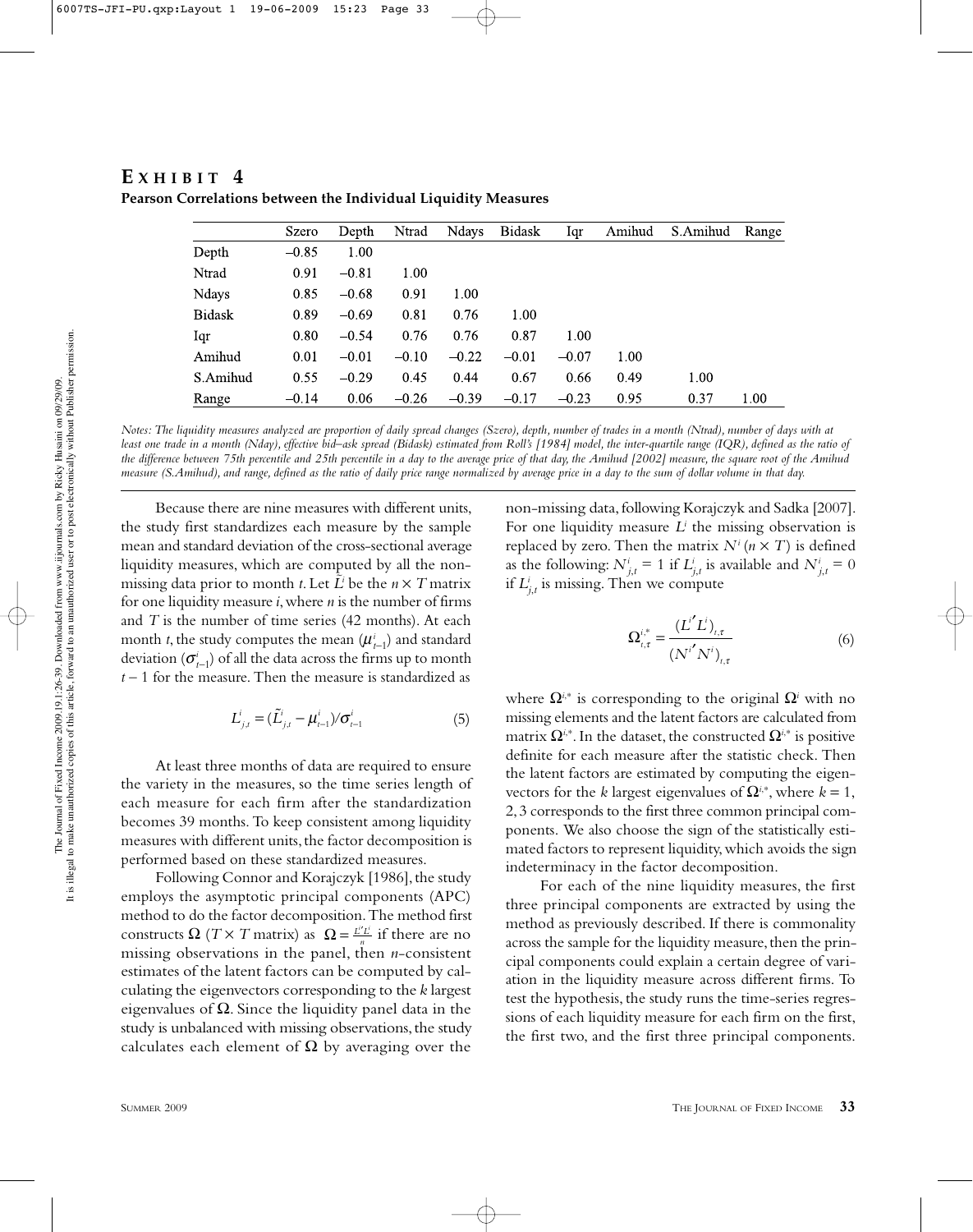Then the cross-sectional average *R*<sup>2</sup> is examined. The regressions take the form

$$
L_{j,t}^i = \beta_j^i \hat{F}_t^i + \varepsilon_{j,t}^i \tag{7}
$$

where  $\hat{F}_t^i$  is the  $k \times 1$  vector of the extracted common factors for month *t*. Exhibit 5 reports the cross-sectional average  $R^2$  for the time-series regressions of each firm's individual liquidity measure on the first, the first two, and the first three principal components. If there are less than 15 observations of one liquidity measure for a firm, then the regression is not performed. The average number of cross-sectional firms is 169 among all the nine measures. The CDS measures have the least missing data, so their numbers of cross-sectional firms are 191. The measures related to trading frequency and trading prices have an average of 180 firms in the cross-sections. The measures relating to trading costs have the least numbers of crosssectional firms. The results indicate that there is commonality across the sample for these liquidity measures. The strongest commonality is observed for Depth, which has an average  $R^2$  of 87% for regressions on the first three principal components. The second-strongest commonality occurs for the proportion of zero daily spread changes (Szero), number of days with at least one trade in a month (Nday), and number of trades in a month (Ntrad). The average  $R<sup>2</sup>$  of the first three factors regressions for these measures is over 40%. For other measures, the three-factor model *R*<sup>2</sup> s are all over 20%. The results show that the CDS market liquidity measures have the highest level of

## **E XHIBIT 5**

**Commonality in Each Liquidity Measure, July 2002 to December 2005**

| Liquidity     |          |          |           |
|---------------|----------|----------|-----------|
| Variable      | 1 Factor | 2Factors | 3 Factors |
| Szero         | 47.90%   | 57.80%   | 62.60%    |
| Depth         | 33.80%   | 82.30%   | 86.70%    |
| Ntrad         | 13.90%   | 33.30%   | 41.90%    |
| Ndays         | 31.40%   | 41.90%   | 51.70%    |
| <b>Bidask</b> | 16.90%   | 26.70%   | 31.80%    |
| Igr           | 17.00%   | 26.10%   | 33.90%    |
| Amihud        | 7.80%    | 20.50%   | 25.50%    |
| S.Amihud      | 9.50%    | 24.90%   | 31.80%    |
| Range         | 9.50%    | 17.00%   | 21.60%    |

commonality. The bond market liquidity measures have lower level of commonality compared with the credit liquidity measures although there does exist strong commonality. Among them, the measures related to trading frequency have the highest level of commonality, while the measures related to trading prices have the lowest level of commonality.

The findings are consistent with the results of Korajczyk and Sadka [2007], Chordia, Roll, and Subrahmanyam [2000], and Hasbrouck and Seppi [2001], who find commonality among different stock market liquidity measures. In addition, Korajczyk and Sadka [2007] also find that the measures of price impact present the lowest level of commonality among the comprehensive set of stock market liquidity measures.

#### **Factors Across Measures**

In addition to the factor decomposition for each individual liquidity measure, the study also does principal component analysis across the two CDS liquidity measures, the seven bond liquidity measures, and all the nine liquidity measures in the fixed-income markets. The method is the asymptotic principal component (APC) with the same way to deal with missing data. The across-measure matrix *M* is stacked by different measures as  $M = [L^1, ..., L^i],$ where  $i = 2$  for the CDS across measure matrix,  $i = 7$  for the bond across measure matrix, and  $i = 9$  for the matrix including all the liquidity measures. For the credit market liquidity, the first three principal components are extracted across the two measures. For the bond market liquidity, the first three principal components are extracted across the seven measures. Then across all nine measures, the first three principal components are also extracted.

Similar to the previous analysis, the study runs the time-series regressions of each liquidity measure for each firm on the first, the first two, and the the first three principal components extracted across all nine measures. Then the cross-sectional average  $R^2$ s are examined. The regressions take the form

$$
L_{j,t}^i = \beta_j^i \hat{F}_t^i + \varepsilon_{j,t}^i
$$
 (8)

where  $\hat{F}^i_t$  is the  $k \times 1$  vector of the extracted common factors extracted across all the measures for month *t*. Exhibit 6 reports the cross-sectional average  $R^2$  for the time-series regressions of each firm's individual liquidity measure on the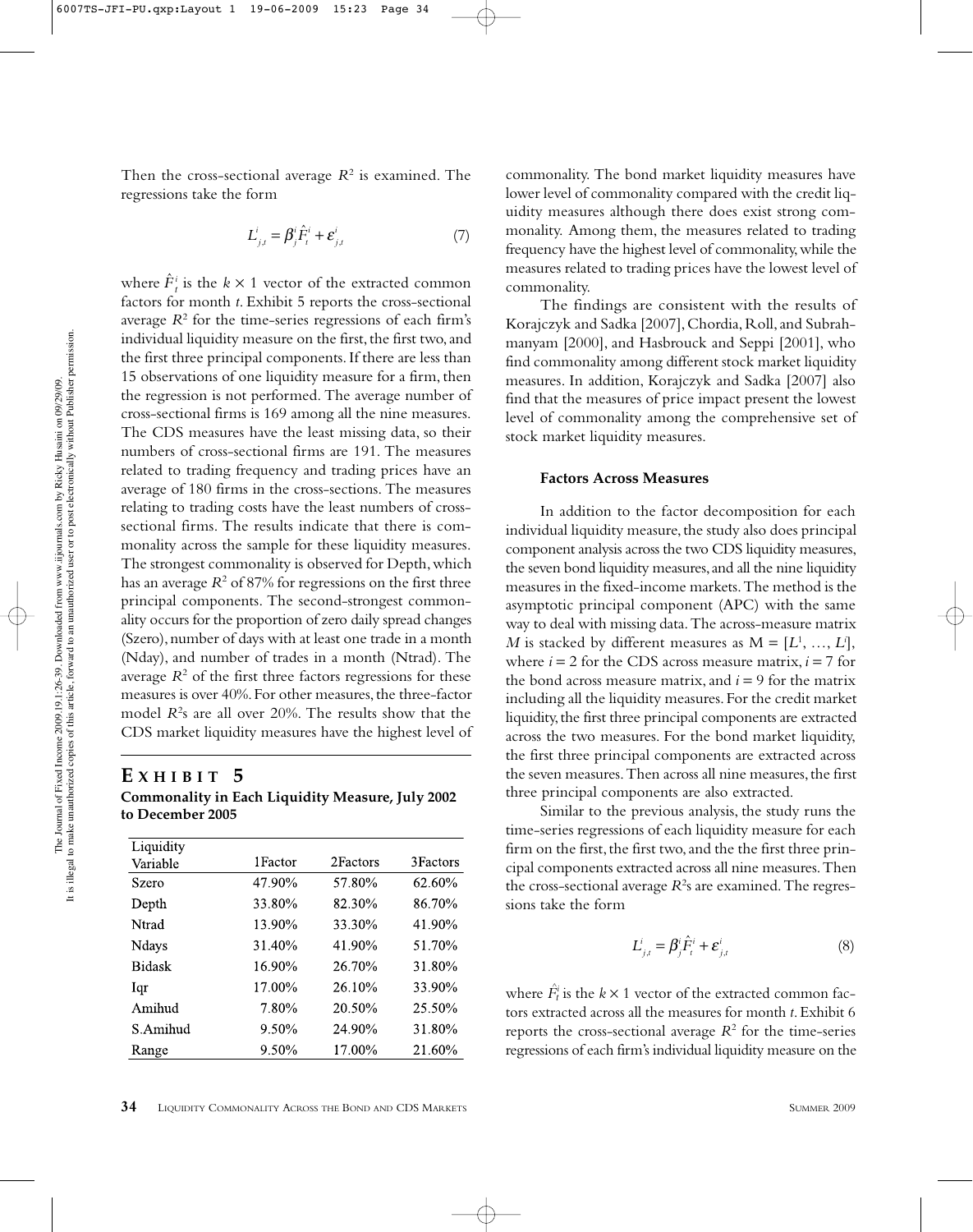## **E XHIBIT 6**

| Liquidity     |            |            |            |
|---------------|------------|------------|------------|
| Variable      | 1CommonFac | 2CommonFac | 3CommonFac |
| Szero         | 41.50%     | 47.20%     | 53.80%     |
| Depth         | 72.30%     | 74.20%     | 76.80%     |
| Ntrad         | 27.40%     | 32.80%     | 39.80%     |
| Ndays         | 30.00%     | 36.90%     | 45.20%     |
| <b>Bidask</b> | 18.80%     | 24.50%     | 30.90%     |
| Iqr           | 17.40%     | 23.90%     | 31.80%     |
| Amihud        | 16.20%     | 22.00%     | 28.70%     |
| S. Amihud     | 20.20%     | 26.20%     | 33.00%     |
| Range         | 17.30%     | 22.00%     | 26.80%     |

**Commonality Across Liquidity Measures, July 2002 to December 2005**

first, the first two, and the first three principal components extracted across all the liquidity measures. The average  $R^2$ s are higher than those obtained from the regressions on the individual liquidity principal components, especially for the liquidity measures related to trading price (Amihud, square root of Amihud, and range). The results corroborate the existence of a strong liquidity common factor across the corporate bond and CDS markets.

#### **Persistence of Liquidity**

Besides the strong commonality in the liquidity measures, it is necessary to investigate whether the changes in liquidity are long-lasting. We calculate the autocorrelation structure of the principal common factors extracted within individual liquidity measures and across various measures. Exhibit 7 presents the autocorrelation of the first principal component extracted from each individual liquidity measure, from two credit market liquidity measures, from the bond market liquidity measures, and from all nine liquidity measures. Most liquidity factors exhibit significant autocorrelations, especially the liquidity factors extracted across measures.

However, the bond liquidity measures relating to trading prices do not exhibit much autocorrelation, in particular, the Amihud measure. This is consistent with the results in Exhibit 5, where these measures present lower commonality across the sample compared with other individual measures. In addition, these measures have lower correlations with other measures, as shown in Exhibit 4. Although these individual measures present weak autocorrelations, the autocorrelation of the first principal

component across all the measures is very strong. The persistence of these trading price related measures may have been incorporated in the across-all-measure liquidity common factors.

## **Liquidity Impact on the Unexplained Portion of Credit Spreads**

In this section, the article examines whether the liquidity common factor could help explain the component of the credit spreads that cannot be attributed to defaultrisk factors implied from structural models, which is documented by a number of empirical studies, such as Collin-Dufresne, Goldstein, and Martin [2001] and Huang and Huang [2003].

The study uses the monthly data to run the linear regression of the CDS spread changes on the variables implied from the structural models, which include equity returns, changes in leverage, changes in equity volatility, changes in 5-year Treasury yields, changes in the slope of the yield curve (slope is the difference between 10-year and 2-year Treasury yields), market excess return, small minus big factor, high minus low factor, and changes in VIX. The regression takes the form

$$
\Delta CDS = \alpha + \beta_1 \text{ret} + \beta_2 \Delta \text{lev} + \beta_3 \Delta \text{vol} + \beta_4 \Delta \text{yield}
$$
  
+  $\beta_5 \Delta \text{slope} + \beta_6 \text{mkt} + \beta_7 \text{smb} + \beta_8 \text{hml}$   
+  $\beta_9 \Delta \text{vix} + \varepsilon$  (9)

where the variables are often used in the empirical tests of structural models. The variables ret, ∆lev, ∆vol, ∆yield,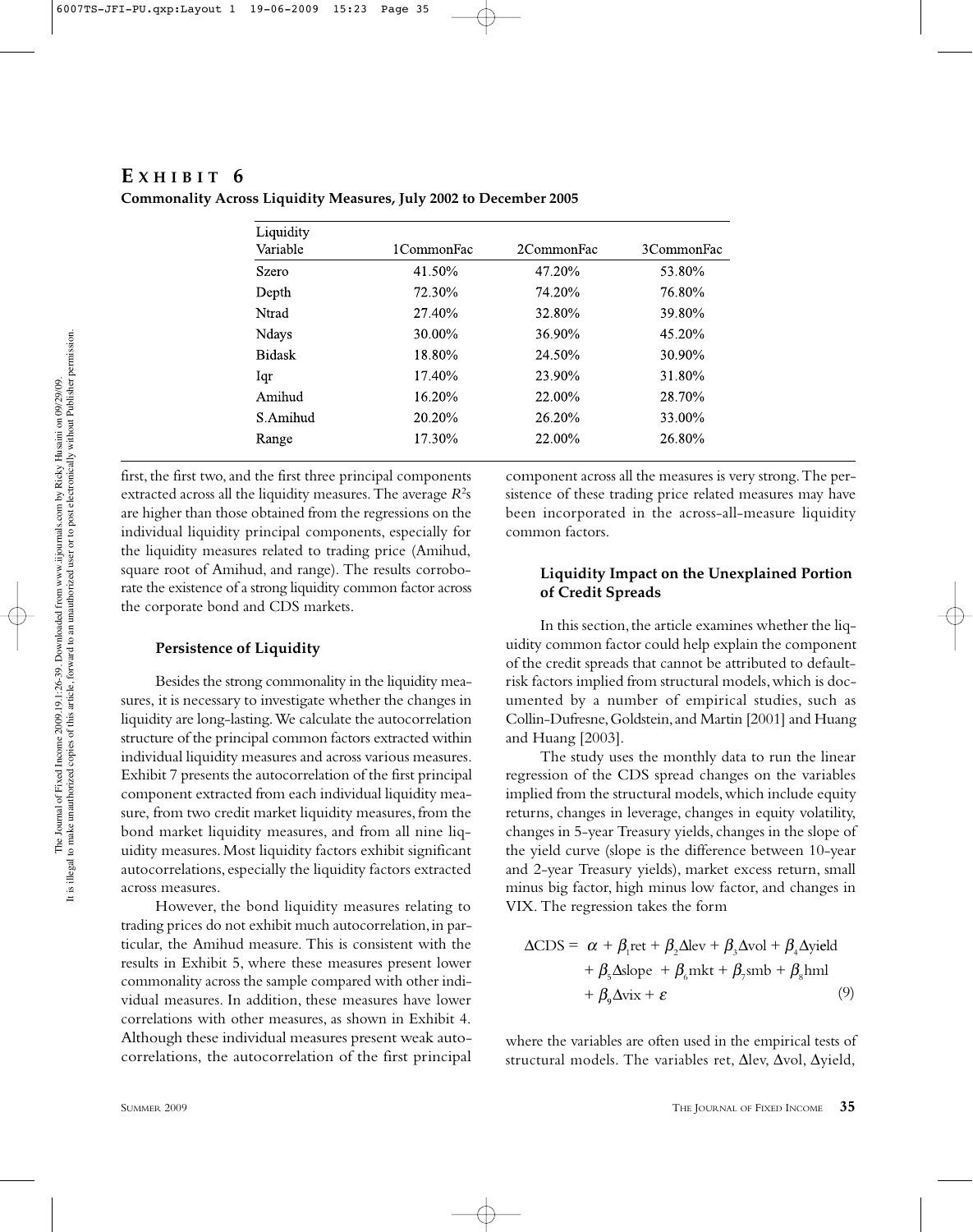| AutoCorr      | Lag1    | Lag <sub>2</sub> | Lag <sub>3</sub> | Lag4    | Lag5    | Lag <sub>6</sub> | Lag7    | Lag <sub>8</sub> | Lag9    | Lag10   |
|---------------|---------|------------------|------------------|---------|---------|------------------|---------|------------------|---------|---------|
| All           | 0.89    | 0.83             | 0.75             | 0.68    | 0.61    | 0.53             | 0.46    | 0.40             | 0.33    | 0.25    |
| <b>CDS</b>    | 0.91    | 0.85             | 0.73             | 0.66    | 0.57    | 0.49             | 0.40    | 0.29             | 0.20    | 0.11    |
| Bond          | 0.86    | 0.79             | 0.72             | 0.64    | 0.57    | 0.49             | 0.41    | 0.36             | 0.30    | 0.23    |
| Szero         | 0.87    | 0.83             | 0.70             | 0.63    | 0.54    | 0.46             | 0.40    | 0.30             | 0.21    | 0.12    |
| Depth         | 0.77    | 0.61             | 0.45             | 0.44    | 0.39    | 0.35             | 0.25    | 0.09             | 0.01    | $-0.01$ |
| Ntrad         | 0.48    | 0.36             | 0.32             | 0.27    | 0.26    | 0.23             | 0.20    | 0.18             | 0.33    | 0.21    |
| <b>Ndays</b>  | 0.88    | 0.78             | 0.66             | 0.57    | 0.50    | 0.43             | 0.35    | 0.27             | 0.18    | 0.13    |
| <b>Bidask</b> | 0.90    | 0.81             | 0.71             | 0.62    | 0.53    | 0.44             | 0.35    | 0.27             | 0.18    | 0.08    |
| Iqr           | 0.89    | 0.81             | 0.73             | 0.63    | 0.54    | 0.47             | 0.39    | 0.29             | 0.21    | 0.15    |
| Amihud        | $-0.02$ | $-0.02$          | $-0.04$          | $-0.03$ | $-0.02$ | $-0.03$          | $-0.03$ | $-0.02$          | $-0.02$ | $-0.03$ |
| S.Amihud      | 0.77    | 0.70             | 0.66             | 0.54    | 0.48    | 0.39             | 0.34    | 0.27             | 0.20    | 0.13    |
| Range         | 0.28    | 0.21             | 0.14             | $-0.01$ | $-0.03$ | $-0.07$          | $-0.04$ | $-0.06$          | $-0.04$ | $-0.05$ |

**E XHIBIT 7 Persistence of Liquidity Measures**

*Notes: This exhibit reports the autocorrelation of the first principal component of each liquidity measure and across measures. The common factors are extracted by using the APC method. "All" refers to the first component extracted from all the nine measures. "CDS" refers to the first component extracted from the two credit liquidity measures. "Bond" refers to the first component extracted from all the seven liquidity measures.*

∆slope, and ∆vix were used by Collin-Dufresne, Goldstein, and Martin [2001]. The Fama–French factors are found to be able to explain part of the credit spread that is not accounted for by expected default and taxes in Elton, Gruber, Agrawal, and Mann [2001]. From previous analysis, we know there is a strong commonality across firms for each liquidity measure and across the nine measures in the sample. So the study examines how much variation in the unexplained portion of credit spread changes could be explained by the common factors extracted across all the liquidity measures. If the common liquidity factor could explain this portion, then it suggests that the liquidity risk should be incorporated into the pricing of risky debts. We run the panel regressions of the unexplained portion on the first, the second, and the third principal components extracted across various measures, respectively.

Residual<sub>*i,t*</sub> = 
$$
\alpha + \beta \text{Fac}_{i,t} + \varepsilon_{i,t}
$$
 (10)

where Fac is the vector of the three common factors extracted from all the liquidity measures including proportion of zero spread changes (Szero), credit market depth (Depth), number of trades in a month (Ntrad), number of days with at least one trade in a month (Nday), effective bid–ask spreads (Bidask), inter-quartile range (IQR),

Amihud measure, square root of Amihud measure (S.Amihud), and the range (Range) measure.

As shown in Exhibit 7, the first common factor is significant at the 1% level for the whole sample and the investment-grade sample and at the 5% level for the high-yield sample. For the investment-grade sample, the third common factor is also significant, which suggests that the liquidity common factor has persistent impact on the unexplained part in the credit spreads of the investment-grade firms. The significance level and *R*<sup>2</sup> for the investment-grade sample is stronger than that for the high-yield sample. The results are consistent with previous literature which finds that credit spreads of investment-grade firms are less explainable by structural models than high-yield credit spreads.

In addition, the study employs the non-linear regression to estimate the unexplained portion in credit spreads. As shown in Merton [1974], there is a non-linear relation between credit spreads and equity returns. The method could be a robust check for the previous results from linear regressions. The methodology follows Acharya and Johnson [2007], which uses a nonlinear regression to isolate the components in the CDS returns from the fundamental variables suggested by traditional structural models. The article also adds the three-month Treasury bill rates and five-year Treasury rates in the regressions besides those variables used in Acharya and Johnson [2007]. The two Treasury yield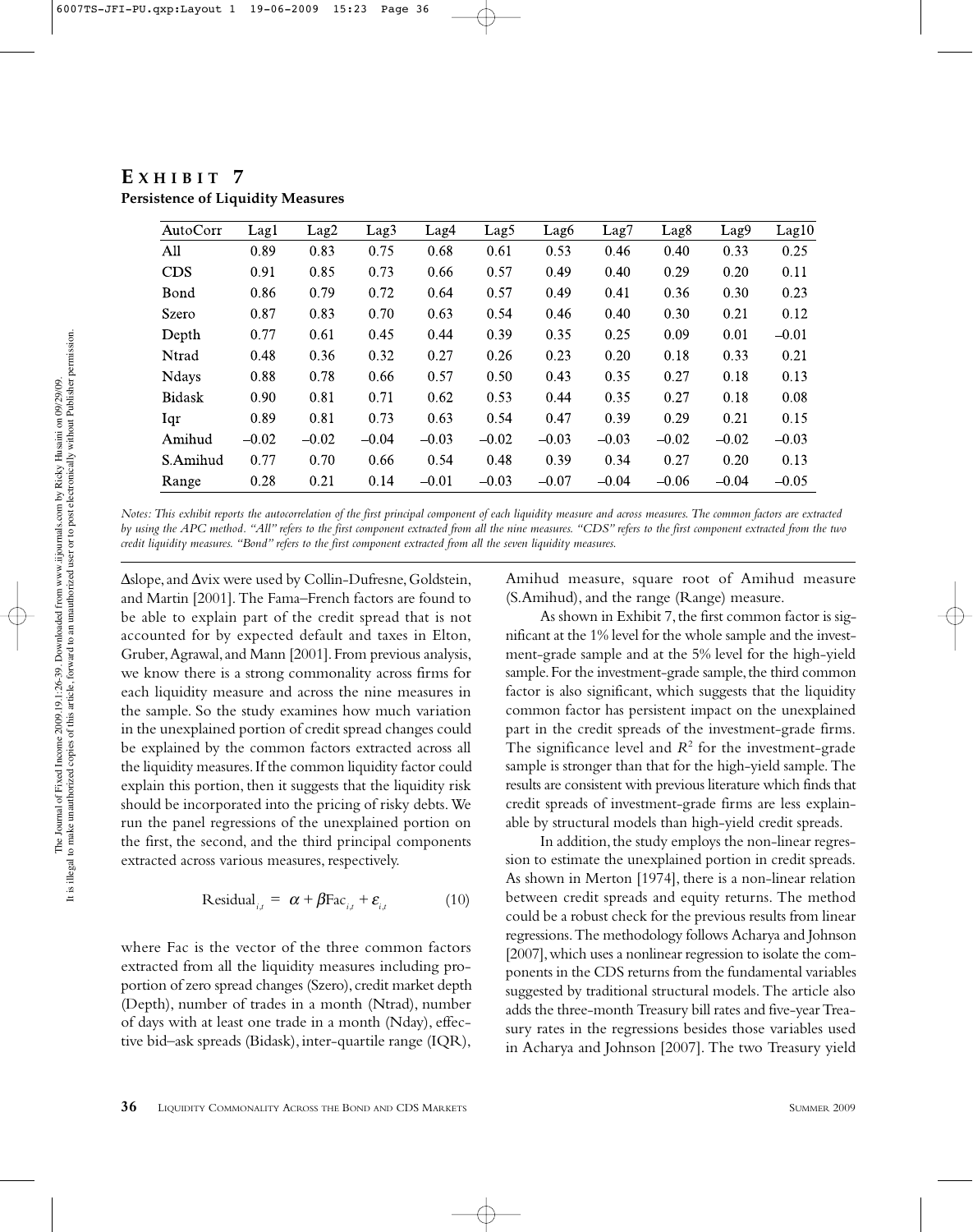variables are also added in the estimation of the unexplained portion in Acharya, Schaefer, and Zhang [2007], which examines the liquidity and correlation risk in the downgrade case of General Motors and Ford in May 2005.

The liquidity measures for each firm are in monthly time series, so the study estimates the monthly residuals for each firm. Let CDS*i*,*<sup>t</sup>* be the credit spreads for firm *i* at month *t*, CDSRet*i*,*<sup>t</sup>* be the monthly CDS spread changes in percentage for firm *i* at month *t*, ret<sub>*i*,t</sub> be the monthly equity return for firm *i* at month *t*,  $\Delta r_{3t}$  be the changes in three-month Treasury bill rates,  $\Delta r_{5t}$  be the changes in five-year Treasury yields, then the monthly residuals (unexplained portion in credit spreads) are estimated as the residuals from the following specification:

$$
\text{CDSRet}_{i,t} = \alpha_i + \sum_{k=0}^{2} [\beta_{i,t-k} + \gamma_{i,t-k}/\text{CDS}_{i,t}] \text{ret}_{i,t-k} + \sum_{k=1}^{2} \delta_{i,t-k} \text{CDSRet}_{i,t-k} + \theta_i \Delta r_{3t} + \lambda_i \Delta r_{5t} + \varepsilon_{i,t}
$$
\n(11)

where for each firm, the regression is run for the monthly CDS changes in percentage on a constant, the two lags of the monthly CDS changes, the contemporaneous stock return and its two lags, the ratio of stock returns to the CDS level and its two lags, and the changes in Treasury yields. Acharya and Johnson [2007] used the

# **E XHIBIT 8**

**Liquidity Impact on Residuals from Linear Regressions**

five lags because they examine whether the degree of asymmetric information adversely affects prices in either equity or credit markets with daily data. In our analysis, the Akaike Information Criterion (AIC) test shows that the regressions including two lags usually have the smallest AIC across all the firms in our sample. Thus, we take the two lags in our tests. The residuals  $\varepsilon$ <sub>*i,t*</sub> are regarded as the innovation in the credit market, which are isolated from the news in the stock returns and Treasury yields. Then we examine the liquidity impact on the unexplained portion in credit spreads estimated from the non-linear regressions:

$$
Residual_{i,t} = \alpha + \beta Fac_{i,t} + \varepsilon_{i,t}
$$
 (12)

where Fac is the vector of the three common factors extracted from all the liquidity measures.

As shown in Exhibit 9, all the first three factors are significant at the 5% level for the whole sample, which shows the strong impact of the common liquidity factor on the unexplained portion in the credit spreads by structural models. The significance does not decrease from the first to the third common factor, which is consistent with the previous results. The results are consistent with Exhibit 8, which suggests that the liquidity common factor could help explain a certain amount of the unexplained portion in credit spreads by the default risk factors implied from structural models.

| Intercept        | Fac1        | Fac2          | Fac3      | R-square    |          |
|------------------|-------------|---------------|-----------|-------------|----------|
| All              | $-0.0098$   | $-0.0232$     | $-0.0043$ | $-0.0032$   | 0.15%    |
|                  | $(-1.36)$   | $(-3.14)$ *** | $(-0.60)$ | $(-0.44)$   |          |
| Investment Grade | $-0.0052$   | $-0.0165$     | 0.00003   | $-0.0057$   | $0.95\%$ |
|                  | $(-1.79)^*$ | $(-5.54)$ *** | $(-0.01)$ | $(-1.91)^*$ |          |
| High Yield       | $-0.0156$   | $-0.0310$     | $-0.0079$ | $-0.0015$   | 0.14%    |
|                  | $(-1.05)$   | $(-2.02)$ **  | $(-0.54)$ | $(-0.10)$   |          |

*Notes: The monthly residuals are estimated from the linear regressions using variables implied from structural models. The regression takes the form as:*

 $\Delta CDS = \alpha + \beta_1 \text{ret} + \beta_2 \Delta \text{lev} + \beta_3 \Delta \text{vol} + \beta_4 \Delta \text{yield} + \beta_5 \Delta \text{slope} + \beta_6 \text{mkt} + \beta_7 \text{smb} + \beta_8 \text{hml} + \beta_9 \Delta \text{vix} + \varepsilon$ 

*The panel regressions of the monthly residuals are run on the first three common factors. The regressions are specified as:*

Residual<sub>*i,t*</sub> = 
$$
\alpha + \beta \text{Fac}_{i,t} + \varepsilon_{i,t}
$$

*where Fac is the vector of the three common factors extracted from all the liquidity measures. The t-values are in parentheses.* ∗∗∗*,* ∗∗*, and* ∗ *correspond to the significance levels 1%, 5%, and 10%, respectively.*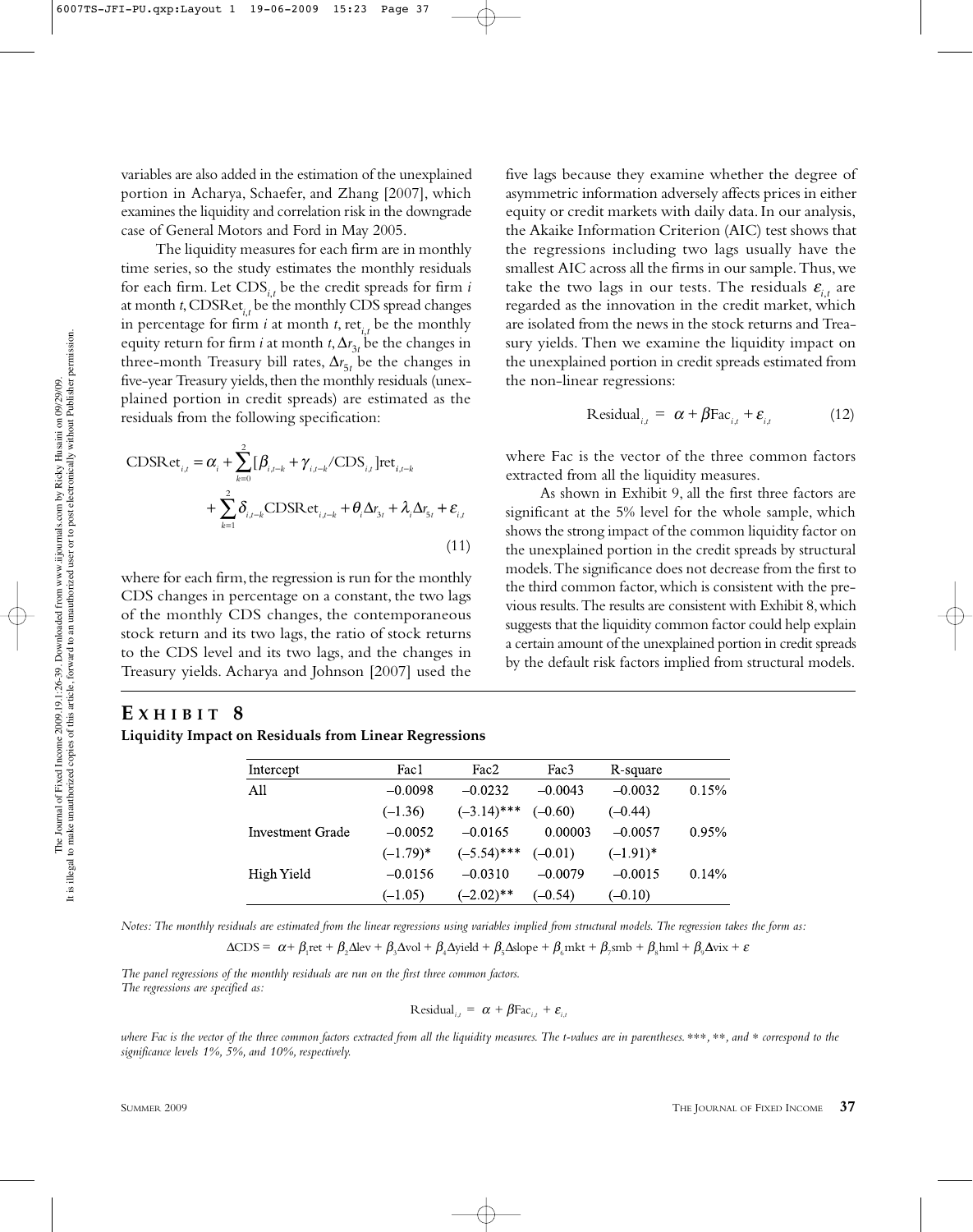# **E XHIBIT 9**

| Intercept        | Fac1      | Fac2         | Fac3          | R-square     |       |
|------------------|-----------|--------------|---------------|--------------|-------|
| All              | $-0.0002$ | $-0.0041$    | $-0.0107$     | $-0.0039$    | 0.69% |
|                  | $(-0.11)$ | $(-2.18)$ ** | $(-5.85)$ *** | $(-2.08)$ ** |       |
| Investment Grade | $-0.0001$ | $-0.0044$    | $-0.0130$     | $-0.0068$    | 0.88% |
|                  | $(-0.01)$ | $(-1.61)$    | $(-4.73)$ *** | $(-2.48)$ ** |       |
| High Yield       | $-0.0003$ | $-0.0036$    | $-0.0087$     | $-0.0007$    | 0.54% |
|                  | $(-0.10)$ | $(-1.37)$    | $(-3.62)$ *** | $(-0.26)$    |       |

**Liquidity Impact on Residuals from Non-Linear Regressions**

*Notes: The monthly residuals are estimated from the non-linear regressions as*

$$
\text{CDSRet}_{i,t} = \alpha_i + \sum_{k=0}^{2} [\beta_{i,t-k} + \gamma_{i,t-k}/\text{CDS}_{i,t}] \text{ret}_{i,t-k} + \sum_{k=1}^{2} \delta_{i,t-k} \text{CDSRet}_{i,t-k} + \theta_i \Delta r_{3t} + \lambda_i \Delta r_{5t} + \varepsilon_{i,t}
$$

*The panel regressions of the monthly residuals are run on the first three common factors. The regressions are specified as:*

Residual<sub>*i,t*</sub> = 
$$
\alpha + \beta \text{Fac}_{i,t} + \varepsilon_{i,t}
$$

*where Fac is the vector of the three common factors extracted from all the liquidity measures. The t-values are in parentheses.* ∗∗∗*,* ∗∗ *and* ∗ *correspond to the significance levels 1%, 5%, and 10%, respectively.*

#### **CONCLUSION**

The article analyzes two CDS market liquidity measures, proportion of zero daily spread changes and market depth, and seven bond market liquidity measures of trading frequency, trading costs, and trading prices. From the factor decomposition analysis, the article finds a strong commonality across all the various liquidity measures in the fixedincome markets, which is consistent with the findings of the stock market liquidity literature. The unexplained portion in credit spreads by default risk factors are estimated from both linear and nonlinear regressions. The article shows that the liquidity common factors could help explain a certain amount of component in the credit spread changes which could not be attributed to the factors of default risk.

#### **ENDNOTE**

1 Other empirical tests for different variations of the structural models, such as Anderson and Sundaresan [2000] and Eom, Helwege, and Huang [2004], do not find consensus supportive results.

#### **REFERENCES**

Acharya, Viral, and Lasse Pedersen. "Asset Pricing with Liquidity Risk." *Journal of Financial Economics*, Vol. 77, No. 2 (2005), pp. 375–410.

Acharya, Viral V., and Timothy Johnson. "Insider Trading in Credit Derivatives." *Journal of Financial Economics*, Vol. 84, No. 1 (2007), pp. 110–141. Acharya, Viral V., Stephen Schaefer, and Yili Zhang. "Liquidity Risk and Correlation Risk: A Clinical Study of the General Motors and Ford Downgrade of May 2002." Working Paper, London Business School, 2007.

Alexander, Gordon, Amy K. Edwards, and Michael G. Ferri. "The Determinants of Trading Volume of High-Yield Corporate Bonds." *Journal of Financial Markets*, 3 (2000), pp. 177–204.

Amihud, Yakov, and H. Mendelson. "Asset Pricing and the Bid-Ask Spread." *Journal of Financial Economics*, 17 (1986), pp. 223–249.

Amihud, Yakov. "Illiquidity and Stock Returns: Cross-Section and Time-Series Effects." *Journal of Financial Markets*, Vol. 5, No. 1 (2002), pp. 31–56.

Anderson, Ronald W., and S. Sundaresan. "Design and Valuation of Debt Contracts." *Review of Financial Studies*, 9 (1996), pp. 37–68.

——. "A Comparative Study of Structural Models of Corporate Bond Yields: An Exploratory Investigation." *Journal of Banking and Finance*, 24 (2000), pp. 255–269.

Balduzzi, P., E. Elton, and T. Green. "Economic News and Bond Prices: Evidence from U.S. Treasury Market." *Journal of Financial and Quantitative Analysis*, 36 (2001), pp. 523–543.

Benston, G., and R. Hagerman. "Determinants of Bid-Ask Spreads in the Over-the-Counter Market." *Journal of Financial Economics*, 1 (1974), pp. 353–364.

Bessembinder, H., W. Maxwell, and K. Venkataraman. "Market Transparency, Liquidity Externalities, and Institutional Trading Costs in Corporate Bonds." *Journal of Financial Economics*, Vol. 82, No. 2 (2006), pp. 251–288.

Black, Fischer, and Myron Scholes. "The Pricing of Options and Corporate Liabilities." *Journal of Political Economy*, 81 (1973), pp. 637–659.